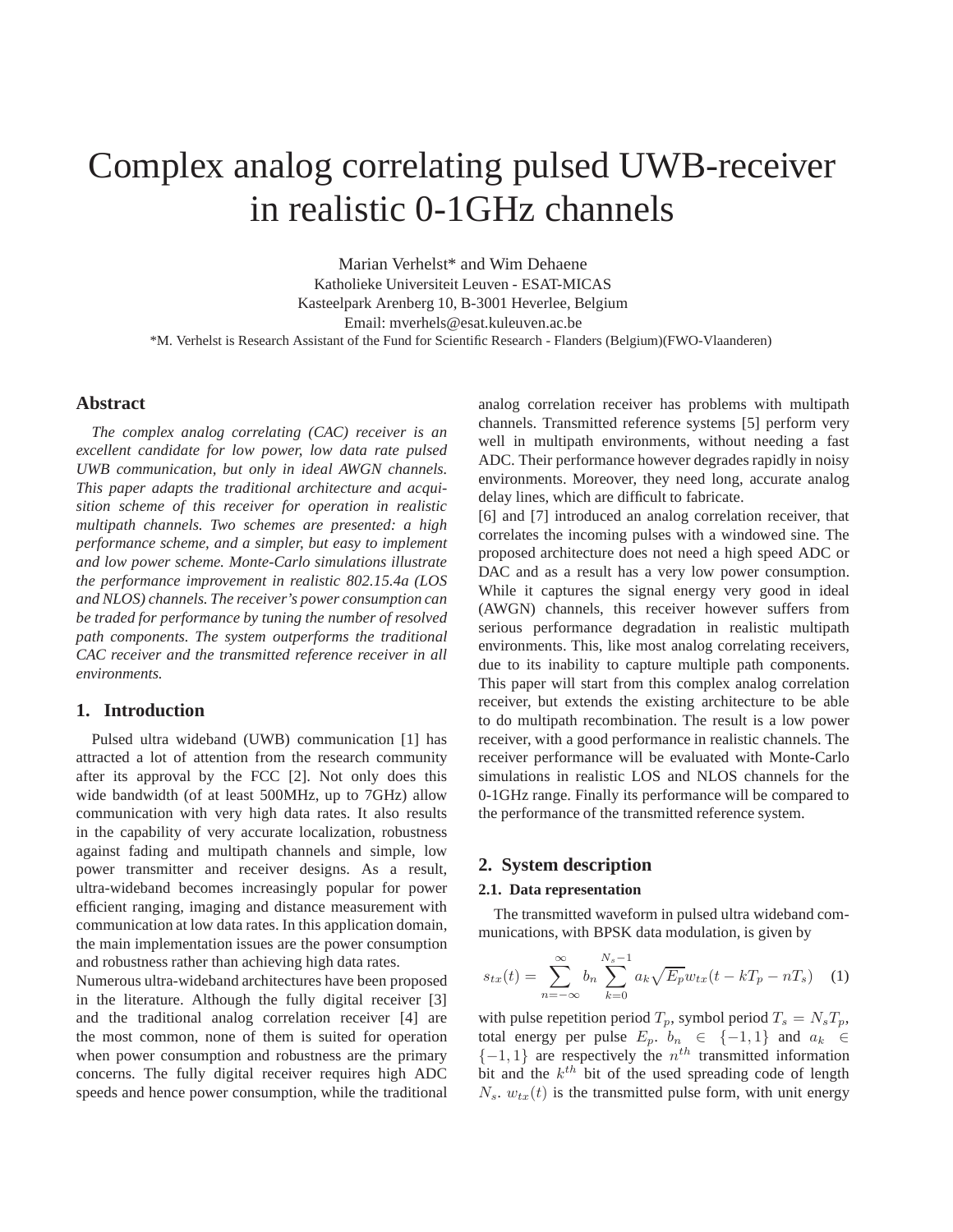

Fig. 1. The complex analog correlation (CAC) receiver, full lines: as introduced in [7], dashed lines: proposed multipath CAC with  $L_{an} = 4$  $(\frac{1}{T_p}\int_0^{T_p} w_{tx}^2(t) dt = 1)$ . Without loss of generality a second  $\det_{p}^{p}$  derivative gaussian pulse is assumed in our simulations. The received signal will be denoted as

$$
s_{rx}(t) = \sum_{n = -\infty}^{\infty} b_n \sum_{k=0}^{N_s - 1} a_k \sqrt{E_p} w_{rx}(t - kT_p - nT_s) + n(t) \tag{2}
$$

with  $n(t)$  additive gaussian noise (AWGN) with zero mean and power spectral density  $\frac{N_0}{2}$  over the bandwidth W of the receiver.  $w_{rx}(t)$  is the pulse waveform, corrupted by the channel and antenna transfer function. The received pulse waveform  $w_{rx}(t) = w_{tx}(t) \otimes h(t) = \sum_{l=0}^{L-1} \alpha_l w_{rx,l}(t-\tau_l)$ is composed of  $L$  path components arriving at the receive antenna with associated attenuation  $\alpha_l$  and delay  $\tau_l$ . The received multipath components are denoted by  $w_{rx,l}(t)$ , which differ from the transmitted pulse  $w_{tx}(t)$  due to waveform distortion introduced by the frequency selectivity of the medium and the antennas. We assume that  $T_p$  is large enough to avoid inter pulse interference.

## **2.2. Complex analog correlation receiver**

An optimal ultra wideband receiver would implement a matched filter to detect the received data bit. The incoming signal is here correlated with a locally stored template, equal to  $w_{rx}(t)$ . The determination and generation of this template is however very power consuming. Therefore, the ideal template signal is replaced by a template signal that is much easier to generate in [7].

The receiver architecture proposed in [7] is plotted in figure 1. The incoming pulses are multiplied with a sine, followed by a windowed integration. The integration result is sampled at the end of every pulse period. In the time domain, this is equivalent to the correlation with a windowed sine wave. To speed up acquisition and relax the timing constraints on the receiver and transmitter clock, the incoming pulses are at the same time correlated with a windowed cosine. A cordic is used in the digital domain to recombine the energy of the in-phase and quadrature path. Because of the two orthogonal paths in the frontend, we will denote this receiver by *complex analog correlation (CAC) receiver*.

The matching template in this receiver  $w_T(t)$ , with which the incoming pulses are correlated, can hence be written as:

$$
w_T(t) = \begin{cases} \cos(\omega_c t) + i \sin(\omega_c t) & 0 < t < L_w \\ 0 & \text{else} \end{cases} \tag{3}
$$

with  $L_w$  the length of the analog integration window,  $\omega_c = 2\pi f_c$  and  $f_c$  the oscillator frequency. The receiver, as proposed in [7], works with a fixed integration window length and sine frequency. During acquisition the integration window is slid over the complete pulse period in steps  $T_{step}$ . For every position a correlation with the incoming signal is done. The position of the window will be fixed to the multiple of  $T_{step}$  that gives the largest correlation energy.

During data reception, the correlation result of  $N_s$  pulse periods will be combined to detect the received bit. The decision variable for the  $n^{th}$  bit can be expressed as:

$$
r_{CAC}(n) = \int_0^{T_s} s_{rx}(t + nT_s) \sum_{k=0}^{N_s - 1} a_k w_T(t - kT_p) dt
$$
 (4)

The decision variable  $r_{CAC}$  is gaussian, with conditional mean  $E[r_{CAC}(n)|b_n] = b_n N_s \sqrt{E_p E_T \eta_{CAC}}$ , with  $E_T$  the energy of the template signal and  $\eta_{CAC}$  the energy capture efficiency of the receiver ([8]). The latter shows how well the matching template matches the incoming signal:

$$
\eta_{CAC} = \frac{\int_{-\infty}^{\infty} w_{rx}(t) w_T(t) dt]^2}{\int_{-\infty}^{\infty} w_{rx}^2(t) dt \int_{-\infty}^{\infty} w_T^2(t) dt}
$$
(5)

Since the matching template is not equal to the received signal  $w_{rx}(t)$ ,  $\eta_{CAC}$  will be smaller than 1. This loss can however be limited by carefully selecting the window length and the sine frequency.

The variance of the noise term can be computed as:

$$
\sigma_{N_{CAC}}^2 = \sum_{k=0}^{N_s - 1} E \left[ \int_0^{T_p} n(t) w_T(t) dt \int_0^{T_p} n(u) w_T(u) du \right]
$$
  
=  $N_s E_T \frac{N_0}{2}$  (6)

As a result the bit error probability  $(Pe)$  of the receiver can be written as:

$$
Pe_{CAC} = Q(\sqrt{\frac{2N_sE_p\eta_{CAC}}{N_0}})
$$
 (7)

with  $Q(x) = (1/\sqrt{2\pi}) \int_x^{\infty} exp(-t^2/2) dt$  for  $x > 0$ Except for the factor  $\eta_{CAC}$  this error probability is the same as for the optimal, matched filter receiver (for which  $\eta_{CAC} = 1$ ).

Figure 2 shows the performance of these two receivers, based on Monte-Carlo simulations and based on the analytical expression (7). In these simulations  $N_s = 1, L_w =$  $4ns$ ,  $f_c = 350MHz$ . The simulations show a performance degradation of approximately 1dB due to imperfect matched filtering. Hence, in this receiver the power consumption is reduced drastically by reducing the ADC sampling speed up to pulse rate, while only marginally degrading its performance.

Up to now, the CAC receiver has only been studied in AWGN channels. In realistic environments however, multipath effects have to be taken into account. The receiver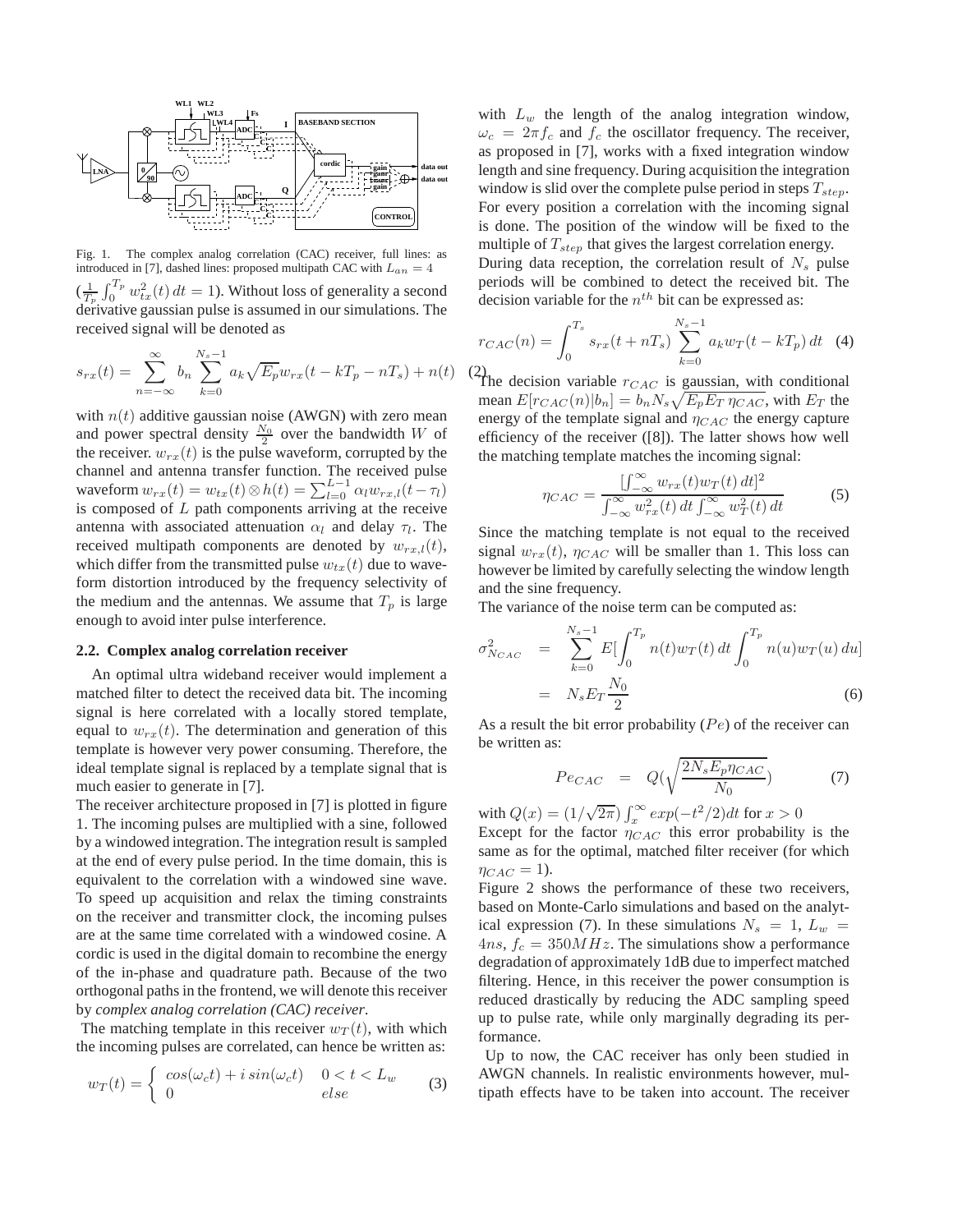

Fig. 2. Bit error probability in AWGN environment vs.  $E_p/N_0$ ,  $N_s = 1$ ,  $T_p = 50ns$  for an ideal, a CAC and a transmitted reference (TR) receiver

proposed in [7] will in these environments only capture the energy of the strongest path. As shown by many authors ([9]), this seriously affects the performance of the receiver and can result in an additional degradation compared to perfect matched filter reception of up to more than 10dB. Next paragraph will describe modifications to the existing receiver to improve the receiver performance in multipath environments.

## **3. Multipath complex analog correlating receiver**

## **3.1. Ideal multipath CAC receiver**

In multipath environments, L path components  $\alpha_l w_{rx,l}(t - \tau_l)$  will arrive at the receive antenna, all with a different delay and attenuation. The correlation of a single path component corrupted by noise,  $(\alpha_l w_{tx,l}(t-\tau_l)+n(t)),$ with the windowed sine and cosine results in the values  $I_l$ and  $Q_l$ .

$$
I_l = \int_{\tau_l}^{\tau_l + L_w} (\alpha_l w_{rx,l}(t - \tau_l) + n(t)) \cos(\omega_c t) dt \qquad (8)
$$

$$
Q_l = \int_{\tau_l}^{\tau_l + L_w} (\alpha_l w_{rx,l}(t - \tau_l) + n(t)) sin(\omega_c t \, dt) \tag{9}
$$

As a result, every multipath component can be represented as a vector in the constellation diagram, with amplitude  $A_l = \sqrt{(I_l)^2 + (Q_l)^2}$  and phase  $\phi_l = arg(I_l, Q_l)$ .

Unlike a transmitted reference system, the CAC receiver cannot capture all the energy of the different paths by simply opening the analog integration window longer. Because the phase  $\phi_l$  and the amplitude  $A_l$  of the different path components is different after correlation, energy would be lost when collecting them on the same integrator. Therefore, for optimal detection, the energy of all these different paths has to be detected separately and recombined in the digital domain by a weighted addition of the amplitudes of these path vectors. This results in the decision variable for the ideal multipath CAC (IMCAC) receiver:

$$
r_{IMCAC}(n) = b_n \sum_{0}^{L-1} \beta_l (I_l + jQ_l)
$$
 (10)

The variables  $\beta_l$  are equivalent to the filter tap coefficients in a Rake receiver. The output signal to noise ratio of the receiver is hence maximized by choosing them as  $\beta_l$  =  $(\overline{I_l} + j\overline{Q_l})^* = (\overline{I_l} - j\overline{Q_l}), \forall l \in [0, L - 1]$  (x<sup>\*</sup> denoting the complex conjugate and  $\overline{x}$  denoting the expected value of  $x$ ). In this way the receiver optimally captures the energy of all the path components. As a result, the loss in relation to perfect matched filtering will be equal to the loss of the traditional CAC receiver in AWGN channels. This is because the only loss factor is the imperfect matching between the received pulses and the windowed sine.

While the IMCAC receiver performs excellent in multipath environments, it requires 2L analog branches in the receiver frontend: one I- and one Q-channel for every captured path. Since the number of multipath components can be very large ([9]), it is in reality impossible to implement this receiver.

#### **3.2. Proposed multipath CAC receiver**

The receiver proposed here, is based on the IMCAC receiver. The number of analog branches in the receive frontend will however be limited to  $2L_{an}$ . Increasing  $L_{an}$ will increase the performance as well as the power consumption of the receiver. The designer can, depending on the environment, the desired performance and the maximal power consumption, select the optimal value of  $L_{an}$ . The receiver architecture is plotted in figure 1 (dashed lines) for  $L_{an} = 4.$ 

To reduce the number of analog branches in the receiver front end to  $2L_{an}$ , different path components will be captured by the same analog branch. Therefore, the integration window of the integrator in every branch will be opened more than once in every pulse period. The ADCs still sample the integration results at the end of every pulse period. The resulting  $I_k$  and  $Q_k$  value for branch k at the input of the digital domain, will hence be:

$$
I_k = \int_0^{T_p} (w_{rx}(t) + n(t))u_k(t)\cos(\omega_c t) dt \qquad (11)
$$

$$
Q_k = \int_0^{T_p} (w_{rx}(t) + n(t))u_k(t)\sin(\omega_c t) dt \qquad (12)
$$

with window signal  $u_k(t) = \sum_{m=0}^{\lceil \frac{T_p}{T_r} \rceil - 1} u(t - mT_r)$ ,  $T_r$  the time resolution with which the integrator can be activated and  $u(t)$  the unit window of length  $T_r$ .

The correlation result of multiple path components will hence be added on the same integrator. This results in a performance degradation in comparison to the IMCAC receiver, where the recombination is done in the digital domain. There are two reasons for this loss:

1) The constellation vectors of all path components captured by the same branch are added in the analog domain. This is suboptimal when the captured components have a different phase  $\phi_l$ .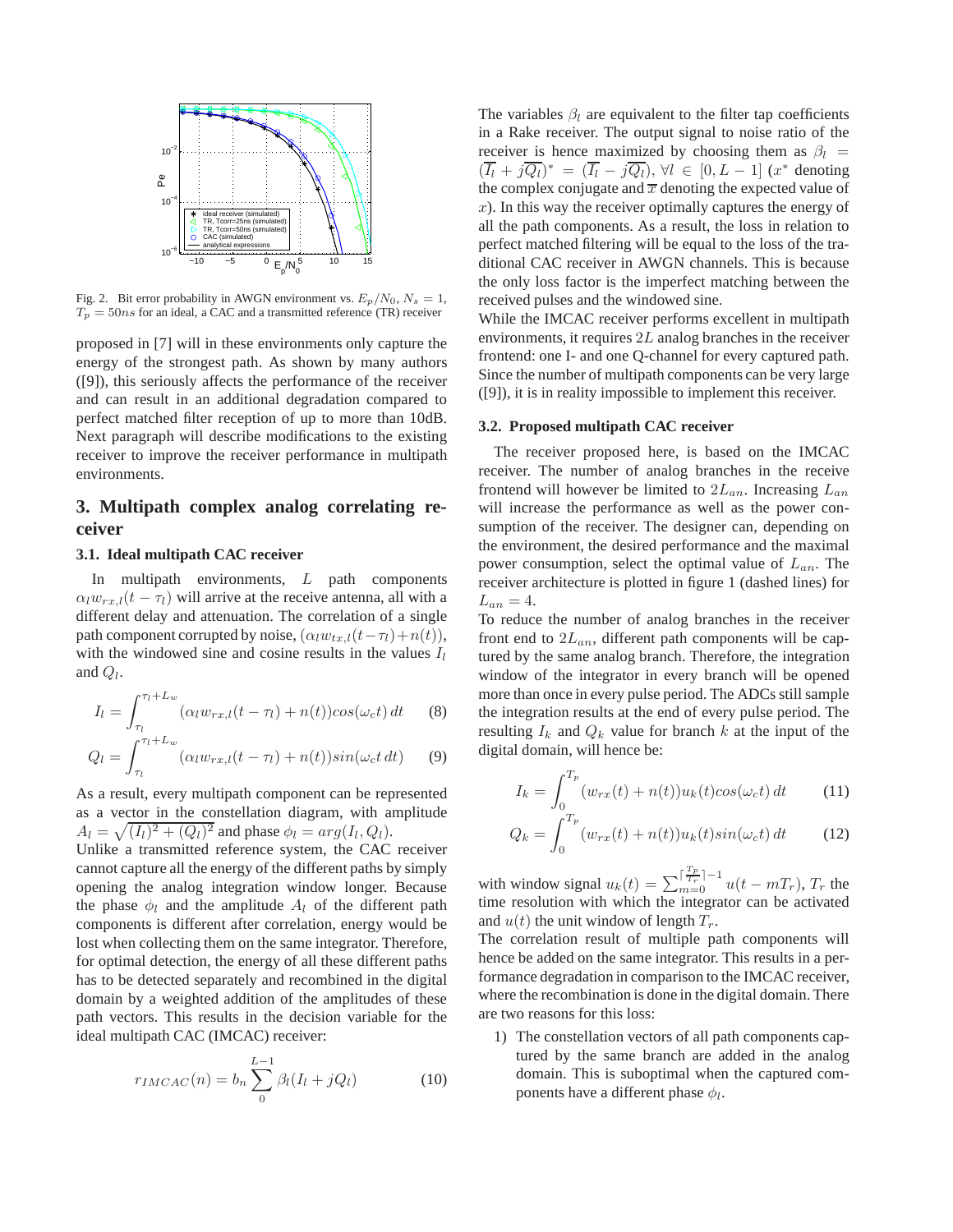2) All path components captured by the same branch get the same weight in the final decision variable. This is suboptimal when the captured components have a different amplitude  $A_l$ .

To minimize the loss due to these two effects and maximize the output performance of this receiver, the path components will in a first step be divided over the different analog branches based on their phase  $\phi_l$ . Vectors with similar phases should be integrated on the same branch. Secondly, components that do not contribute enough to the signal energy captured by a branch should be rejected, since integrating them also results in collecting additional noise.

From now on, we will denote a set of path components captured by the same analog branch as a *correlation group* and the corresponding (complex) correlation result as a *correlation vector*.

*1) PD-MCAC acquisition algorithm:* The construction of the correlation groups is done during an acquisition phase of the receiver, before data communication. The acquisition of the MCAC receiver with  $2L_{an}$  branches contains four steps: In the first step, the receiver learns the channel. Since the time resolution with which the integrators can be activated and deactivated is equal to  $T_r$ , it makes no sense to scan the channel with a finer resolution. As a result, the total pulse period is split into  $\left[\frac{T_p}{T_r}\right]$  $\frac{I_p}{T_r}$  time frames of  $T_r$  seconds. For every time frame k,  $I_k^{\hat{a}\hat{v}}$  and  $Q_k^{av}$  are searched by averaging the correlation result over  $N$  pulses:

$$
I_{k}^{av} = \frac{1}{N} \sum_{i=1}^{N} \int_{iT_{p}+(k-1)T_{r}}^{iT_{p}+kT_{r}} (w_{rx}(t) + n(t))\cos(\omega_{c}t) dt
$$
 (13)  

$$
Q_{k}^{av} = \frac{1}{N} \sum_{i=1}^{N} \int_{iT_{p}+(k-1)T_{r}}^{iT_{p}+kT_{r}} (w_{rx}(t) + n(t))\sin(\omega_{c}t) dt
$$
 (14)

Increasing  $N$  will improve the channel estimation. The result is a set of  $\lceil \frac{T_p}{T_r} \rceil$  $\frac{I_p}{T_r}$  constellation vectors, that will de denoted as the *bin vectors*. This information will be used in the second step of the acquisition.

When the bin vectors are known, they have to be grouped in  $L_{an}$  correlation groups. This is done based on a clustering algorithm. The algorithm will try to cluster the bin vectors  $(I_k^{av}, Q_k^{av}), \forall k \in [1, ..., \lceil \frac{T_p}{T_r} \rceil]$  $\frac{I_p}{T_r}$ ] into  $L_{an}$  clusters  $C_j$  with correlation vectors  $c_j = (I_{c_j}, Q_{c_j}), \forall j \in [1, ..., L_{an}],$  so that the sum of squared distances of every bin vector to its correlation vector is minimized:

$$
\min \sum_{j=1}^{L_{an}} \sum_{i=1}^{H C_j} ||s_i^{(j)} - c_j||_{\phi}^2 \tag{16}
$$

with  $\#C_j$  the number of vectors in  $C_j$  and  $s_i^{(j)}$  the  $i^{th}$ vector in  $C_j$ . The distance metric  $||.||_{\phi}$  between two vectors used here is the phase difference between the vectors. The



Fig. 3. Comparison of acquisition with the PD-CACR and the LP-CACR for an NLOS channel and  $L_{an} = 2. * = bin$  vectors,  $\diamond =$  correlation vectors.

amplitude information of a vector is not used in this step. The clustering algorithm chosen is the K-means clustering [10]. This algorithm is preferred above other clustering techniques, because it is simple and offers good results when the number of clusters is known on beforehand. The latter is the case in the MCAC receiver, where the number of clusters is equal to  $L_{an}$ . The third step in the acquisition process will iteratively prune every correlation group. A component k should be rejected from the correlation group  $C_i$ , if it decreases the signal to noise ratio of the correlation result, or if:

$$
\frac{(A_{C_j} - A_k \cos(\phi_{C_j} - \phi_k))^2}{\frac{N_0}{2}(|C_j| - 1)} > \frac{(A_{C_j})^2}{\frac{N_0}{2}(|C_j|)} \tag{17}
$$
\n
$$
A_k \cos(\phi_{C_j} - \phi_k) < (1 - \sqrt{\frac{|C_j| - 1}{|C_j|}})A_{\mathcal{S}}(1)
$$

with  $A_{C_j}$  and  $\phi_{C_j}$  the amplitude and the phase of the correlation vector  $c_j$ , which is the sum of all bin vectors assigned to this correlation group.

After the third step in the acquisition algorithm, there exist  $L_{an}$  distinct correlation groups, all containing one or more bin vectors. This situation is plotted in figure 3(a) for a NLOS channel and  $L_{an} = 2$ , in which the bin vectors (\*) belonging to one of the two correlation groups are indicated. Since every bin vector corresponds to one time frame of length  $T_r$ , it is straightforward to determine the window signals for every correlation group. These window signals will control the analog correlators of the  $2L_{an}$  branches in the frontend during data reception. In the digital domain the amplitude  $A_{C_i}$  of all  $L_{an}$  correlation vectors  $c_j$  will be combined. The weight  $\beta_{C_i}$  given to every vector  $c_j$  is proportional to the square root of its signal to noise ratio, or:

$$
\beta_{C_j} = \frac{A_{C_j}}{\sqrt{\#C_j}}\tag{19}
$$

Section 4 will show that the performance of this multipath complex analog correlating receiver is very good and converges to the ideal matched filter performance for  $L_{an} \rightarrow \infty$  and  $T_r \rightarrow 0$ . Since this receiver tries to get the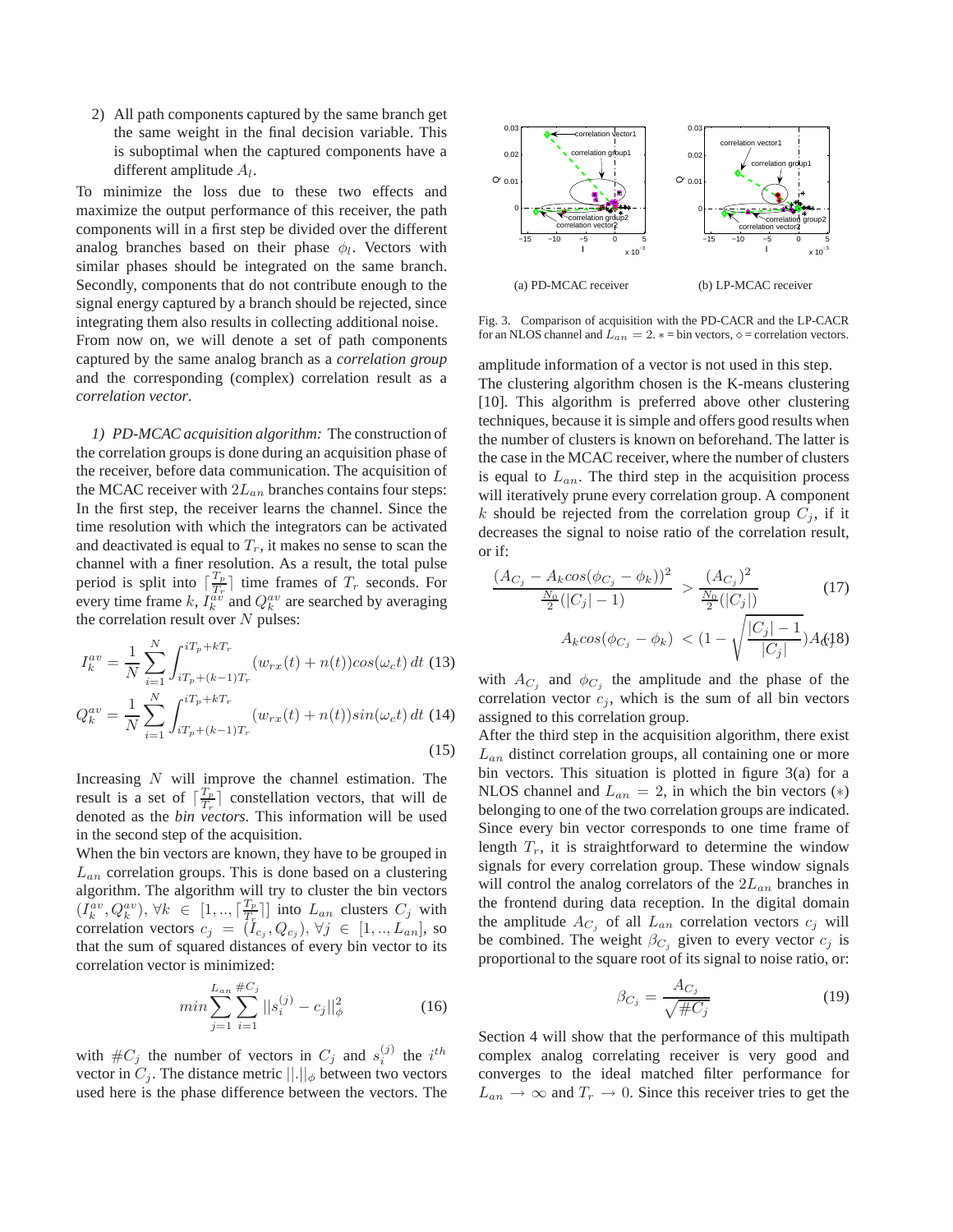optimal performance for a given number of analog branches Lan, we will denote it with *performance driven multipath CAC receiver* (PD-MCAC). The acquisition algorithm proposed in this section is however very computational intensive. In the targeted application domain, the power consumption of the receiver is of primary concern. The huge amount of on-chip comparisons and additions needed in the iterative K-means clustering algorithm and the pruning step are undesirable. Next section will introduce a simplified, *low power* acquisition algorithm (LP-MCAC). In section 4 the performance of the two approaches will be compared.

*2) LP-MCAC acquisition algorithm:* To reduce the necessary computational power during the acquisition phase, the clustering and pruning of the acquisition process will be be simplified. In the LP-MCAC acquisition algorithm, the number of additions and comparisons is reduced drastically at almost no performance degradation. This algorithm is however only applicable for  $L_{an} \leq 4$ . This is not necessarily a problem, since it is not very likely that more than 8 analog branches will be tolerated in low power applications. Moreover, section 4 will show that making  $L_{an}$  larger than 4 only improves the performance marginally.

The iterative K-means clustering algorithm will be replaced by a one-step division of the bin vectors into 4 separate correlation groups. There is one correlation group for every quadrant of the constellation diagram. Every bin vector will be assigned to the correlation group of the quadrant it is situated in. This clustering needs hardly any computations, since it only looks at the sign of every I and Q value. If  $L_{an}$  < 4, only the  $L_{an}$  correlation groups with the most energy will be used. Although the clustering is very rough, section 4 will reveal good results. The reason lies in the fact that also in the PD-MCAC algorithm vectors more than  $\frac{\pi}{2}$  radians apart will hardly ever be assigned to the same constellation group.

To also reduce the computational effort of the pruning step, the bin vectors will be removed from the correlation group if their amplitude is smaller than 0.5 times the amplitude of the largest vector in that correlation group. In this way the computation of the phase difference  $(\phi_{C_i} - \phi_k)$  and the cosine of it are avoided. Finally, the weight of every correlation result is again derived by formula (19).

Figure 3(b) shows the result of the LP-MCAC acquisition for the same NLOS channel. Although this acquisition method only groups bin vectors in the same quadrant of the constellation diagram and prunes differently, it still results in similar and quite good correlation vectors in comparison the the PD-MCAC scheme.

## **4. Simulation results and comparison to TR**

In this section the performance MCAC receiver will be evaluated based on Monte-Carlo simulations and compared



Fig. 4. PD-MCAC bit error probability in LOS environment vs.  $E_p/N_0$ ,  $N_s = 1, T_p = 50ns$ , ideal channel knowledge



Fig. 5. PD-MCAC bit error probability in NLOS environment vs.  $E_p/N_0$ ,  $N_s = 1, T_p = 50ns$ , ideal channel knowledge

against the transmitted reference system (TR) [5], another low power pulsed UWB receiver. The performance will be evaluated in line of sight channels (LOS) and non line of sight channel (NLOS). The channel models used are the models proposed by the IEEE 802.15.4a task group for 0-1GHz channels [11]. For every environment (LOS and NLOS), the average performance over 100 channels and 20.000 pulses is taken. Ideal channel knowledge is assumed in the simulations. The pulse template used here is the second derivative gaussian pulse, with a -10dB bandwidth of 600MHz in the 0-1GHz band. The pulse rate is 20MHz  $(T_p = 50ns)$ ,  $N_s = 1$ . All figures in this section plot the bit error probability (Pe) vs.  $E_p/N_0$ . The energy per pulse is used here instead of the energy per bit, to avoid favoring the MCAC receiver over the transmitted reference (TR) receiver. While the TR receiver needs two pulses for every bit, the MCAC receiver also has some overhead for training and synchronization.

Figure 4 shows the average bit error probability  $(Pe)$  at the PD-MCAC receiver output in a LOS environment for different values of  $L_{an}$ . The plot also contains the performance curve of the traditional CAC receiver, that captures only the strongest path component. In this environment, most of the signal energy is concentrated in the first, direct path. As a result, the performance of the CAC receiver is already quite good. Although in the limit ( $L_{an} \rightarrow \infty$  and  $T_r \rightarrow 0$ ), the performance of the PD-MCAC receiver becomes equal to